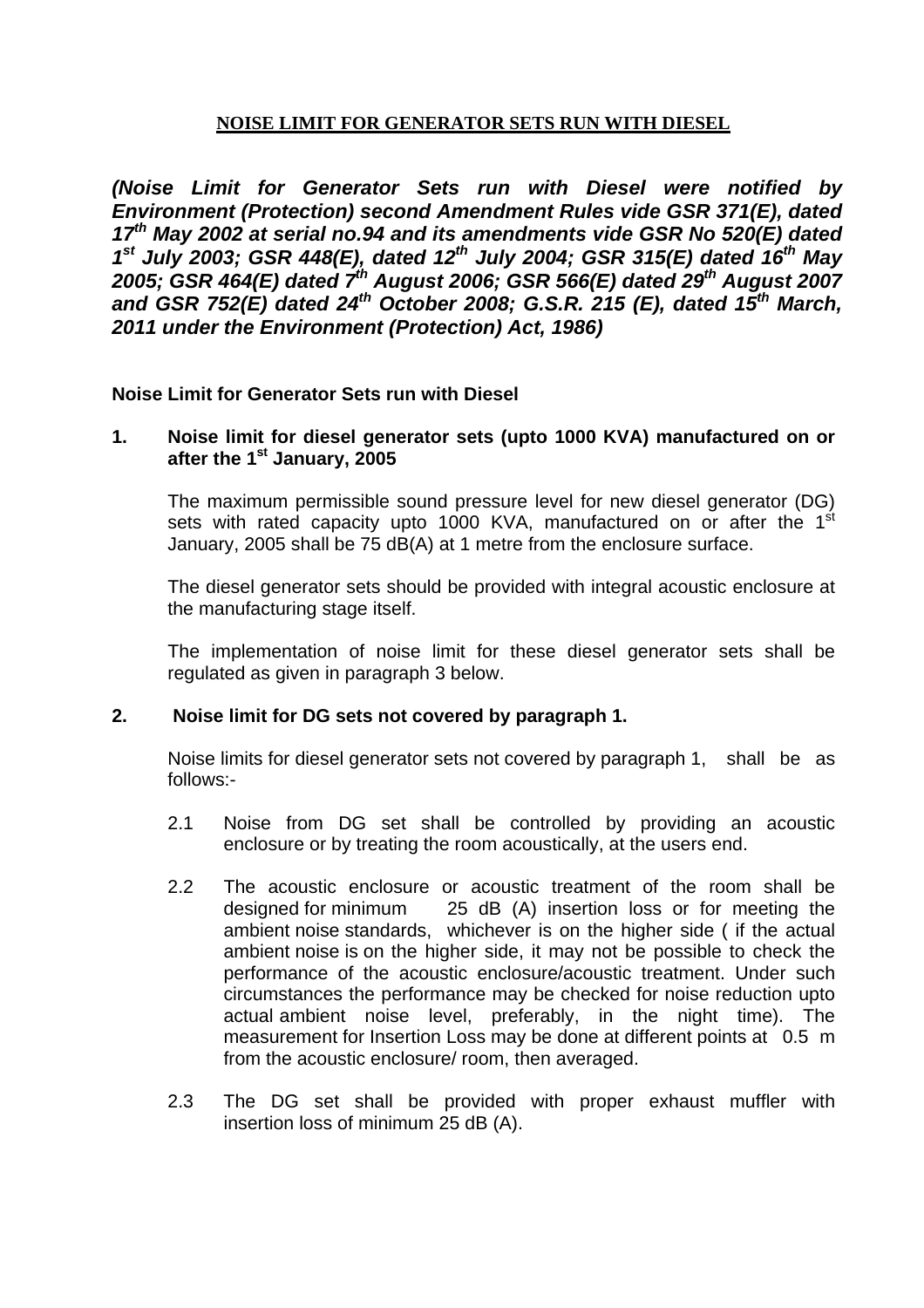- 2.4 These limits shall be regulated by the State Pollution Control Boards and the State Pollution Control Committees.
- 2.5 Guidelines for the manufacturers/ users of Diesel Generator sets shall be as under:-
	- 01. The manufacturer shall offer to the user a standard acoustic enclosure of 25 dB (A) insertion loss and also a suitable exhaust muffler with insertion loss of 25 dB(A).
	- 02. The user shall make efforts to bring down the noise levels due to the DG set, outside his premises, within the ambient noise requirements by proper citing and control measures.
	- 03. Installation of DG set must be strictly in compliance with the recommendations of the DG set manufacturer.
	- 04. A proper routine and preventive maintenance procedure for the DG set should be set and followed in consultation with the DG set manufacturer which would help prevent noise levels of the DG set from deteriorating with use.

### **3.0 Limits of Noise for DG Sets (upto 1000 KVA) Manufactured on or after the 1st January, 2005**

# **3.1 Applicability**

- 01. These rules apply to DG sets upto 1000 KVA rated output, manufactured or imported in India, on or after 1<sup>st</sup> January, 2005.
- 02. These rules shall not apply to
	- a) DG sets manufactured or imported for the purpose of exports outside India; and
	- b) DG sets intended for the purpose of sample and not for sale in India.

# **3.2 Requirement of Certification**

Every manufacturer or assembler or importer (hereinafter referred to as the "manufacturer") of DG set (hereinafter referred to as "product") to which these regulations apply must have valid certificates of Type Approval and also valid certificates of Conformity of Production for each year, for all the product models being manufactured or assembled or imported from 1<sup>st</sup> January, 2005 with the noise limit specified in paragraph 1.

### **3.3 Sale, import or use of DG sets not complying with the rules prohibited**

No person shall sell, import or use of a product model, which is not having a valid Type Approval Certificate and Conformity of Production certificate.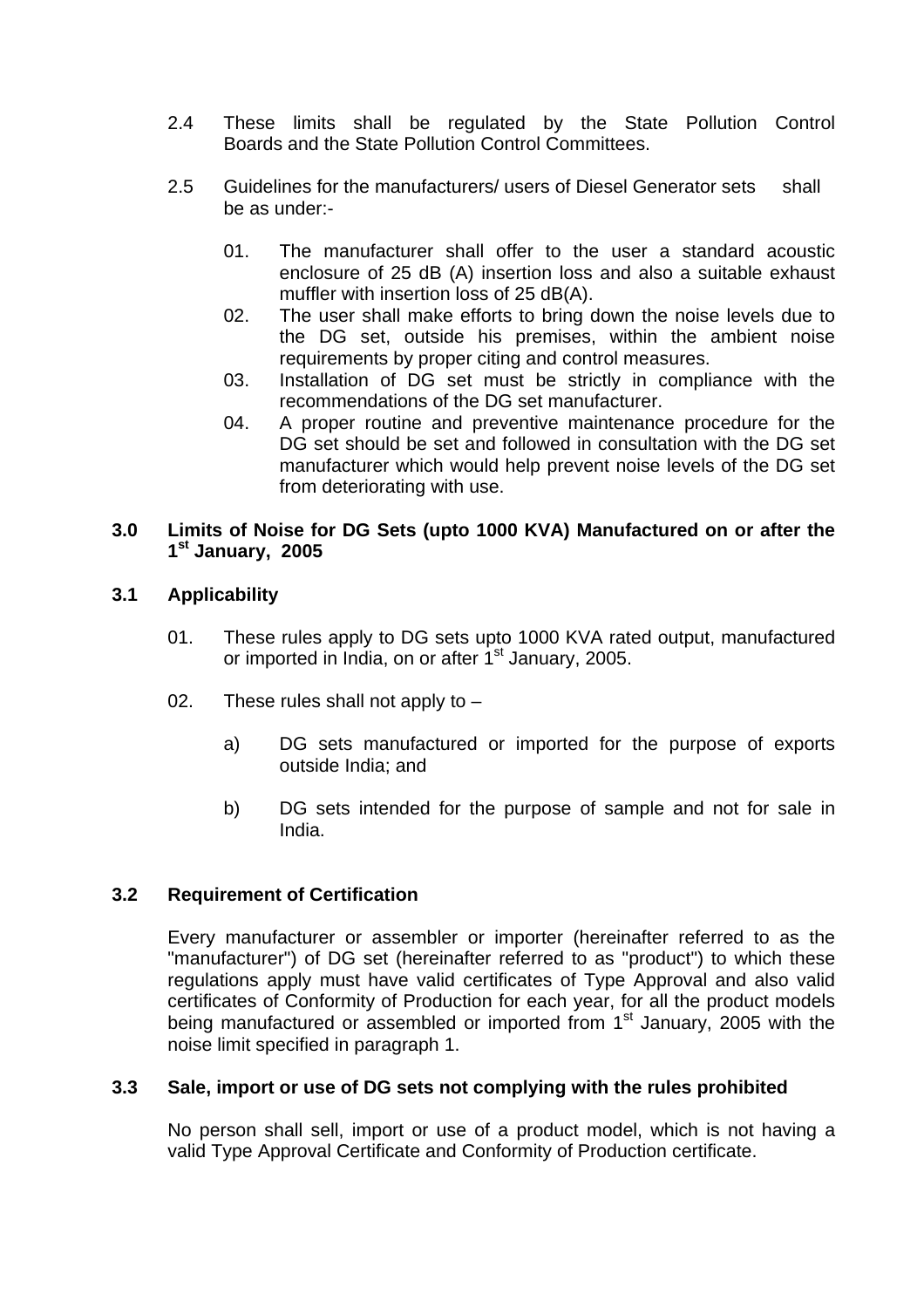# **3.4 Requirement of Conformance Labelling**

- i) The manufacturer of the 'product' must affix a conformance label on the product meeting the following requirements:
	- (a) The label shall be durable and legible,
	- (b) The label shall be affixed on a part necessary for normal operation of the 'product' and not normally requiring replacement during the 'product' life.
- ii) The conformance label must contain the following information:
	- (a) Name & address of the manufacturer (if the address is described in the owner's manual, it may not be included in the label),
	- (b) Statement "this product conforms to the Environment (Protection) Rules, 1986",
	- (c) Noise limit viz. 75 dB(A) at 1 m
	- (d) Type Approval certificate number
	- (e) Date of manufacture of the product

### **3.5 Nodal Agency**

- i) The Central Pollution Control Board shall be the nodal agency for implementation of these regulations.
- ii) In case of any dispute or difficulty in implementation of these regulations, the matter shall be referred to the nodal agency.
- iii) The nodal agency shall constitute a Committee to advise it on all matters; including the disputed matters, related to the implementation of these regulations.

### **3.6 Authorised agencies for certification**

The following agencies are authorized to carry out such tests as they deem necessary for giving certificates for Type Approval and Conformity of Production testings of DG sets and to give such certificates:

- i) Automotive Research Association of India, Pune;
- ii) Naval Science & Technology Laboratory, Visakhapatanam;
- iii) Fluid Control Research Institute, Palghat;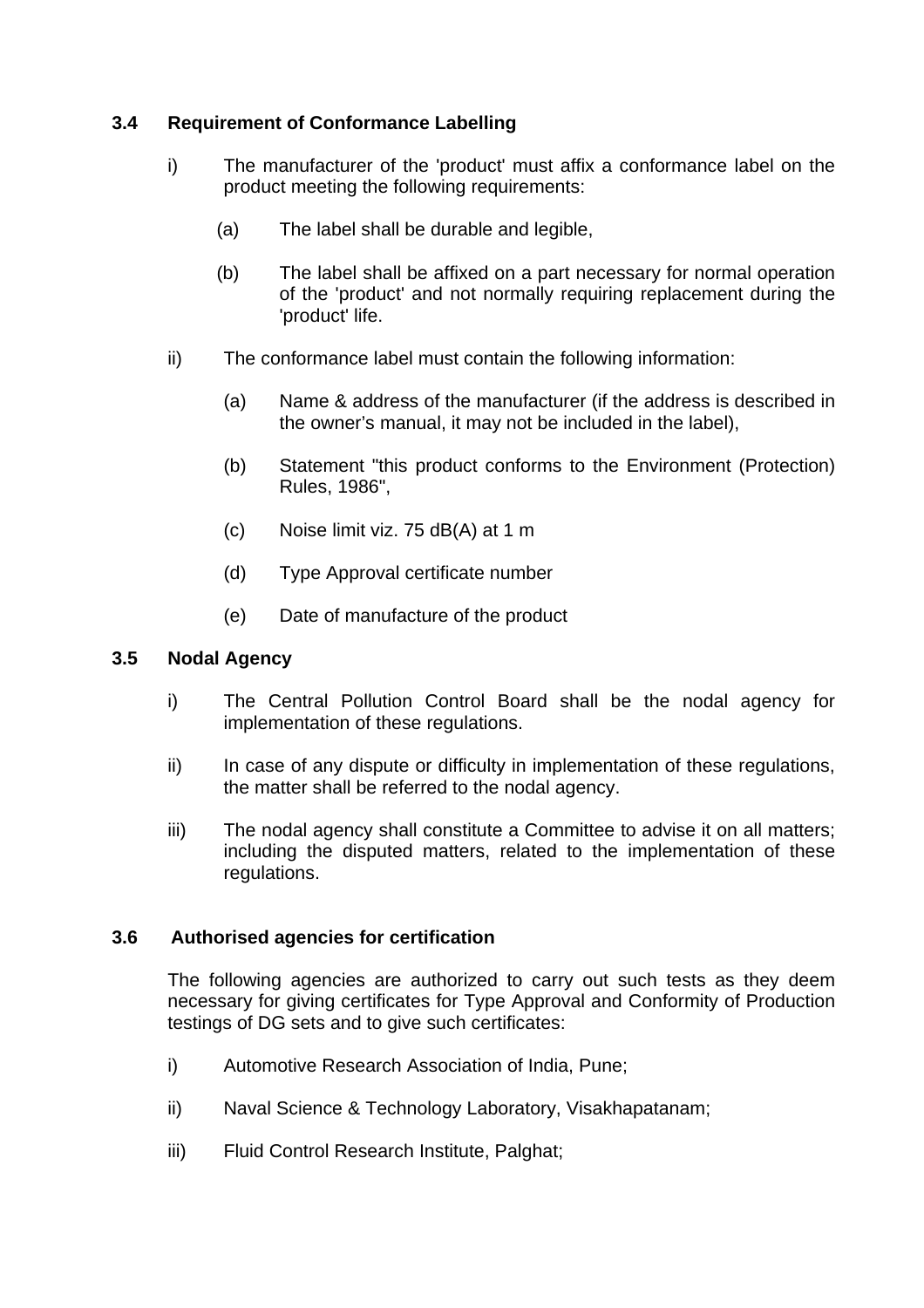- iv) National Aerospace Laboratory, Bangalore;
- v) International Centre for Automotive Technology, Manesar, Haryana; and
- vi) National Test House (Northern Region), Ghaziabad, Uttar Pradesh.

### **3.7 Compliance and Testing Procedure**

The compliance and testing procedure shall be prepared and published by the Central Pollution Control Board, with the help of the certification agencies.

### **4.0 Exemption from the provisions of paragraph 1 and 3, for the products (diesel generator sets upto 30 KVA) purchased by the Ministry of Defence, Government of India.**

The products manufactured in or imported into India till 30<sup>th</sup> April, 2007 for the purpose of supplying to the Ministry of Defence, shall be exempted from the regulations given in paragraphs 1 to 3 above, subject to the following conditions, namely:-

- i) The manufacturer shall manufacture or import the products only after getting purchase order from the Ministry of Defence and shall maintain the record of receipts, production / import, dispatch, etc., for inspection by the Central Pollution Control Board.
- ii) The special dispensation for noise norms shall be only for the mobile Defence vehicles which, with the present design / configuration, cannot carry the gensets with acoustic enclosures.
- iii) Director, Ministry of Defence shall ensure and maintain the serial number of all gensets for the Army and he shall also direct the manufacturers of these gensets to emboss on the engine and the main body of the gensets, the words "**For the use of Army only**'.
- iv) The genset serial number shall be specially assigned by the Ministry of Defence with the request for proposal and contract purchase order and this information shall be forwarded to the Central Pollution Control Board for inspection as and when required.
- v) Registers shall be maintained at the manufacturers premises and in the Ministry of Defence to ensure that the number of gensets manufactured under special dispensation are not misused.
- vi) The gensets procured under this dispensation shall be operated in the remote areas and not in the cities.